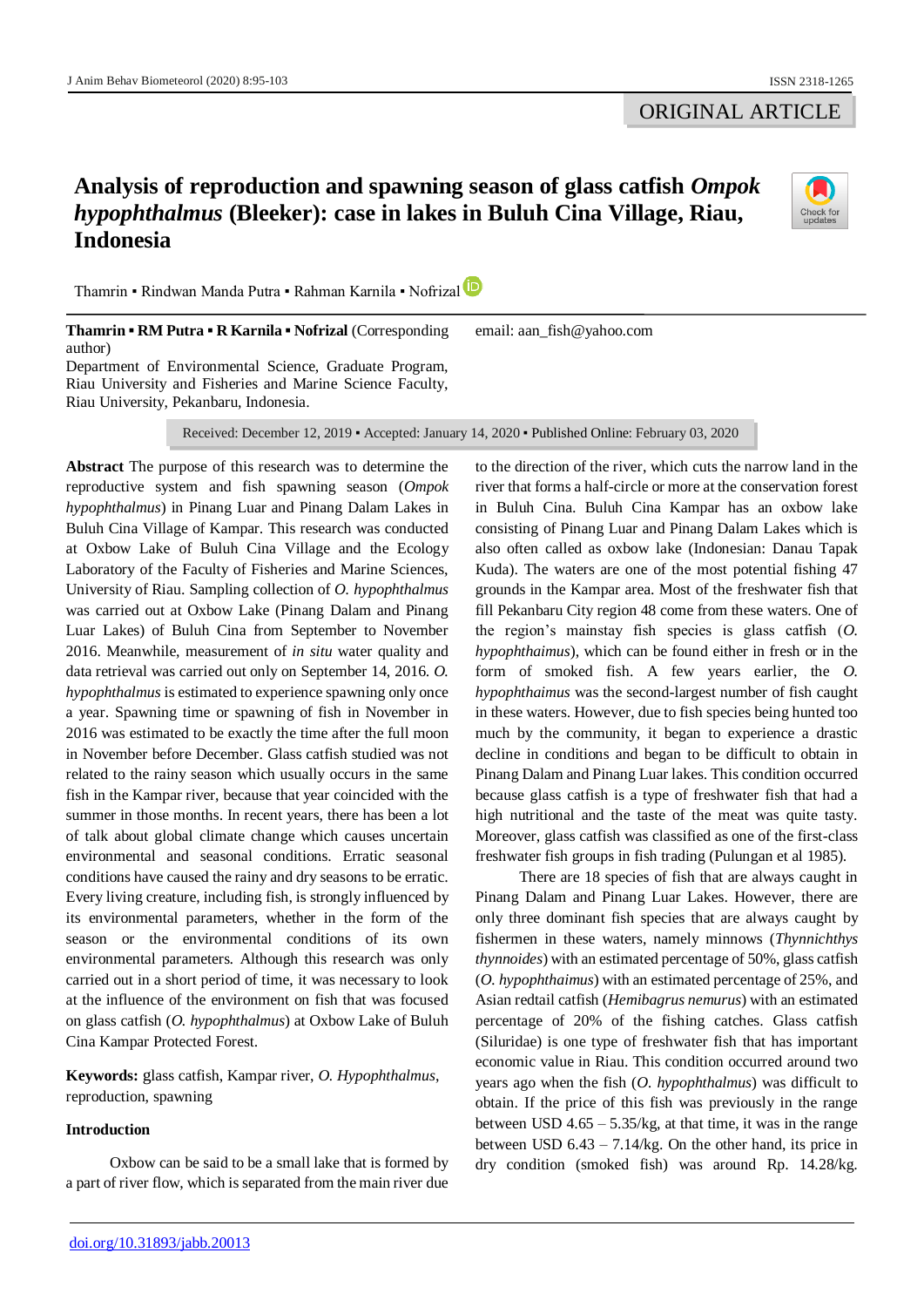Meanwhile, the price of these fish in neighboring Malaysia ranges between RM 200-250 (USD 48.04 – 60.05).

Currently, glass catfish (*O. hypophthalmus*) has been successfully bred by artificial methods. However, glass catfish that are found in the market in general still come from catches in nature. The main catchment areas for glass catfish as mentioned above are from the waters of Pinang Dalam and Pinang Luar Lake. This oxbow was previously surrounded by conservation forests, as a supplier of the sustainability of the lake's water resources when it was cut off from Kampar River. However, lately, the conservation forest of Buluh Cina Kampar, which has become the pride of Riau region, has turned into an oil palm plantation.

In addition, fishing activities of the glass catfish (*O. hypophthalmus*) continues to be carried out without any control from any party. This condition, among others, is caused by its taste, which is relatively good, which causes the price to be quite expensive. If this condition is left unchecked and the fish catching continues, especially if fishing is conducted before the mature fish experiences spawning, it will accelerate the decline in the abundance of fish in the waters. Research on the reproduction of fish has been carried out by several researchers, but the exact time of spawning has not been fully understood. Another factor that is also interesting is the condition of the lake in the form of oxbow lake, which supplies water primarily from the original river. It experiences flooding during the rainy season and there is a lack of water that causes it to separate from Kampar River as one of its water suppliers during the dry season.

This condition will cause fluctuations in water quality parameters, such as pH when the flood season becomes high. In addition, the water becomes more acidic or the pH value decreases due to the main source of water comes only from the surrounding peatlands during the dry season. In recent years, there has been a lot of talk about global climate change, which causes uncertain environmental and seasonal conditions. Erratic seasonal conditions have caused the rainy and dry seasons to be erratic. Every living creature, including fish, is strongly influenced by its environmental parameters, whether in the form of the season or the environmental conditions of its own environmental parameters. Although this research was only carried out in a short period, it was necessary to look at the influence of the environment on fish that was focused on glass catfish (*O. hypophthalmus*) at oxbow in Buluh Cina Kampar Protected Forest. The purpose of this research was to determine the reproductive system and fish spawning season (*O. hypophthalmus*) in Pinang Luar and Pinang Dalam Lakes in Buluh Cina Village of Kampar.

## **Materials and Methods**

This research was conducted at Oxbow Lake of Buluh Cina Village (Figure 1) and the Ecology Laboratory of the

Faculty of Fisheries and Marine Sciences, University of Riau. Sampling collection of glass catfish was carried out at Oxbow Lake (Pinang Dalam and Pinang Luar Lakes) of Buluh Cina from September to November 2016. Meanwhile, measurement of *in situ* water quality and data retrieval was carried out only on September 14, 2016. This research used a survey method, both for the *O. hypophthalmus* bioecology and for the long-weight relationship, eating habits, and fish gonad maturity level. The number of fish used was 166, and the observed water quality parameters consisted of 4 categories, namely water surface temperature, water surface pH, dissolved oxygen (DO) and water brightness. To find out the overall quality of water from all lakes, 9 sampling points were determined, namely: (1) Station I of Pinang Luar lake, on the outer door which was measured at 08:20; (2) Station II of Pinang Luar lake, which was estuary of Pinang Dalam river that was measured at around 08:20; (3) Station III of Pinang Luar Lake which vas measured around 08:40; (4) Station IV of Pinang Luar Lake, on the outer door of Rawang which was measured around 09:00; (5) Station V of Pinang Luar Lake, on the outer door of Semilang River which was measured around 09:20 (6) Station VI of Pinang Luar lake, on the outer door of Salam River which was measured around 09:40 (7) Station VII of Pinang Luar lake, on the outer door of Tusam Panjang River which was measured around 10:00 (8) Station VIII of Pinang Dalam Lake, on the outer door of Tanah Biliang River, which was measured around 10:20; and (9) Station IX which was in the middle of the deep waters of Pinang Lake, in front of the outer door of Tanah Biliang River, which was measured around 10:40. The instrument used in this research included a thermometer to measure the surface temperature of the water, hand made sechii disk to measure the brightness of the waters, Whatman Standard pH (Water Proof pH (AMT03), Qingdao, China) to measure the pH of the waters and a portable test kit to measure dissolved oxygen in the was measured by waters by Waterproof Portable Dissolved Oxygen Meter and BOD Meter - HI98193, Hanna Instruments, Slovenia). Other equipment consisted of a digital decimal scale to measure the weight of fish samples, rollers to measure the standard length and the total length of the sample fish, cutter to dissect the sample fish, luv glass to observe the type of food and the development of gonads, and digital cameras for documentation.

#### *Data collection*

#### Reproductive Biology

Observation of *O. Hyphopthalmus* reproduction biology was carried out including the development of gonads morphologically, the size of mature fish gonad, spawning season and those related to environmental conditions, diameters of mature gonad eggs.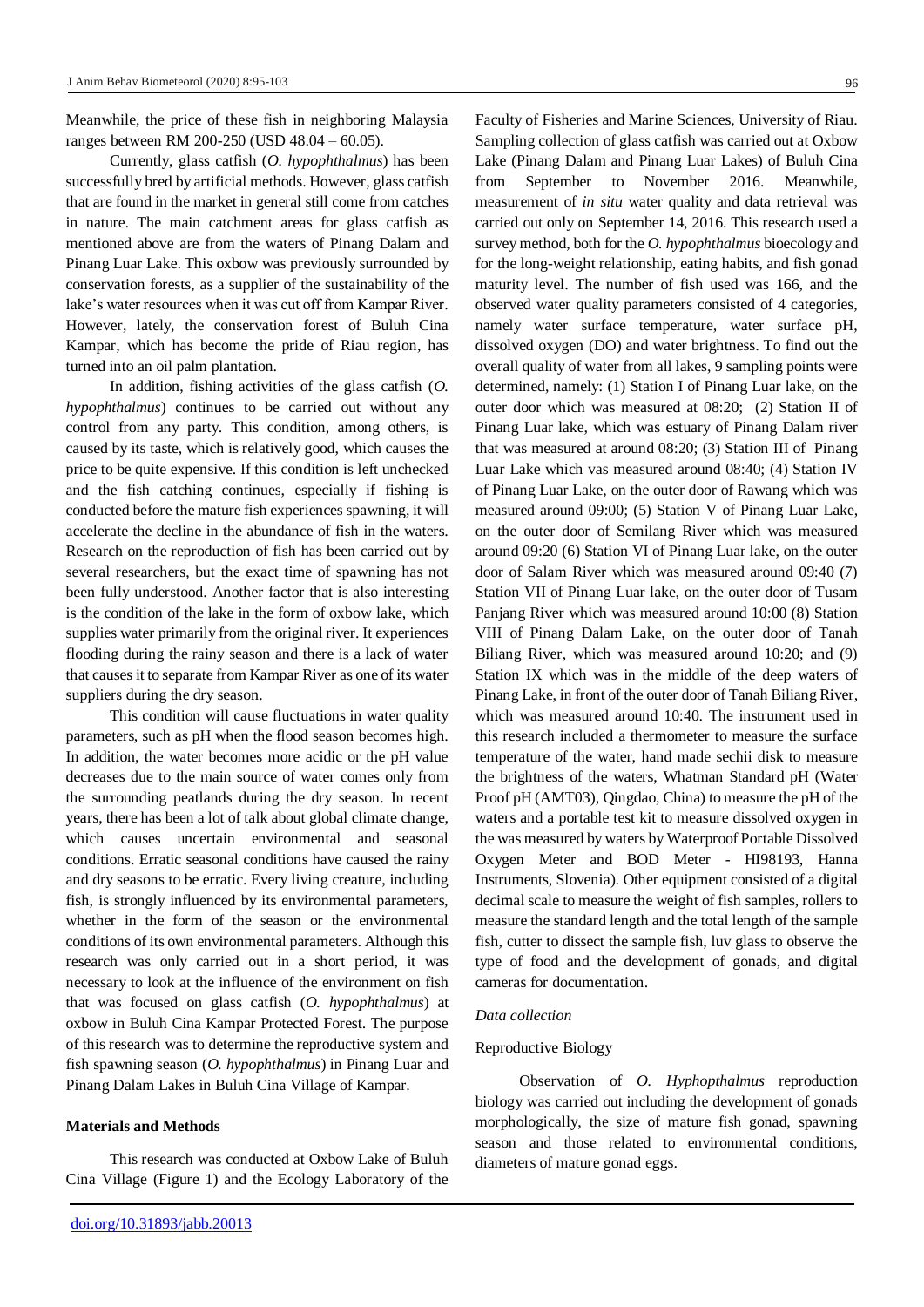#### Gonad development

The development of gonads was studied based on the level of gonad maturity focused only on morphological observations. Observation of gonad levels of female and male fish was analyzed based on Chinabut et al (1991).

#### Gonad Maturity Index

Gonad Maturity Index of fish was analyzed by using the formula as follows, Gonad Maturity Index =  $Bg/BT \times 100$ , which Gonad Maturity Index (%), Bg is gonad weight, and Bt is body weight.

#### Egg Diameter

The size of the egg diameter was observed using a sample system, which first divided each ovary into 3 subsets (anterior, middle and posterior). From each sample, then samples were taken for observation of egg diameter that was measured using an ocular micrometer on a microscope.

#### *Data analysis*

The data was analyzed using the following steps: (1) Development of gonads morphologically and male and female sex ratio were analyzed using their characteristics. (2) The size of the mature fish gonad of glass catfish was analyzed using data on the level of gonad maturity associated with the size data of the sample fish, both male and female. (3) The fish breeding spawning season was analyzed using gonad maturity data and gonad maturity index, associated with the sampling location during the four months of sampling. (4) The spawning pattern of the fish was analyzed using the characteristics of gonad maturity level, gonad maturity index, glass catfish egg diameter of the mature gonad. (5) The size of the egg diameter for each sub-sampling between the anterior, middle and posterior ovaries was tested with Mann-Whitney using the Excel program. (6) To analyze the relationship between fecundity and length of fish, we used the standard size and bodyweight of fish by using a regression-correlation relationship with Excel. The standard size was used because the tail end of the sample was damaged so much that it was doubtful. If this data was doubtful, then the data bias was high.



**Figure 1** Map of the Oxbow Lake of Buluh Cina village as research location for sampling point.

#### **Results and Discussion**

#### *General conditions of research locations*

Oxbow of Buluh Cina village is also called as "Lake (Indonesian: Danau)" by the people of Buluh Cina Village. Overall, it consists of seven lakes. However, at the time of the flood, can only be divided into two lakes, namely Pinang Luar lake and Pinang Dalam lake. To maintain the sustainability of lake water availability, there are seven rivers flowing into the lake. Meanwhile, to ensure the overall availability of water for both lakes and rivers, there are 1000 hectares of forest that surrounds the entire lake. The forest is known as the Buluh Cina conservation forest. Even though it is a protected forest currently, it is estimated that around 15 hectares of the forest are undergoing conversion to plantations. Pinang Luar Lake and Pinang Dalam Lake in this area contained abundant fish before five years ago. Thus, the local community also calls them "Danau Silansai Hutang (English: debt repayment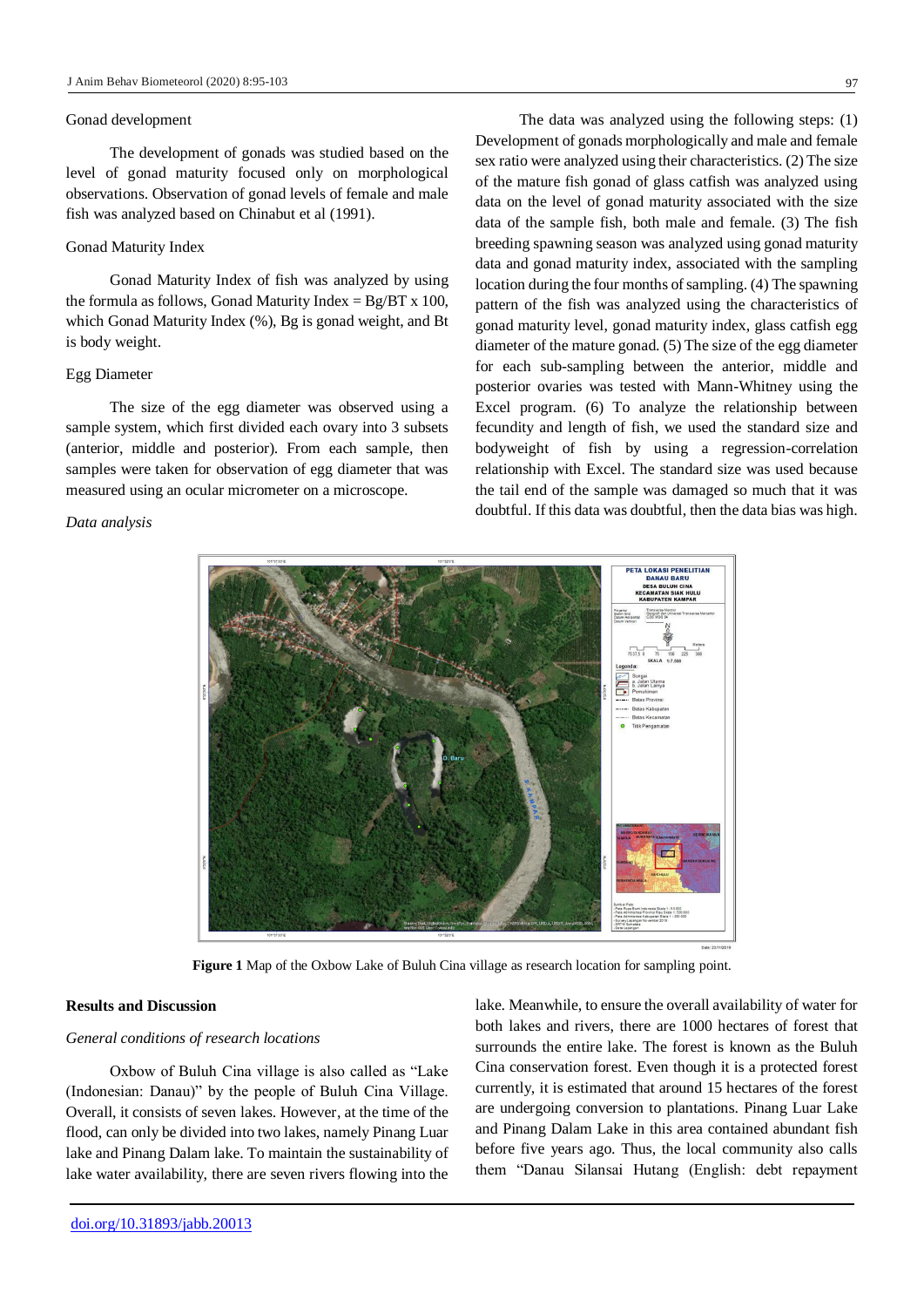lake)", which has the implication that if the community has a debt, it will be able to be paid off in a short time by catching fish in both lakes. Type of fish commonly caught by local fishermen includes walago, redtail catfish, glass catfish, snake head, arowana, perch-likes, gourami, catfishes, ell, minnows, etc. The largest number of catches comes from minnows species with an estimated percentage of 50%, followed glass catfish (25%), Asian redtail catfish (20%), and others (5%).

#### *Water Quality*

The main water parameters observed from 3 stations, the research conducted obtained data that can be seen in table 1.

**Table 1** Average temperature, brightness, DO and pH of Oxbow Lake of Buluh Cina Village, Kampar. Water parameter of Temperature and pH were measured by (Water Proof pH/ Orp / Conductivity / Tds / Salt / Temp Meter (AMT03), Qingdao, China). Disolved oxigent (DO) was measured by Waterproof Portable Dissolved Oxygen Meter and BOD Meter - HI98193, Hanna Instruments, Slovenia. Waters depth was measured by echo sounder, Knudsen, Sounder 1612, Canada and the water brightness was measured by hand made secchi disk.

| N <sup>o</sup> | Temperature   | <b>Brightness</b> | Depth | DO     | pH  |
|----------------|---------------|-------------------|-------|--------|-----|
|                | $(^{\circ}C)$ | (cm)              | (cm)  | (mg/l) |     |
|                | 30.9          | 50                | 90    | 0.30   | 7.3 |
| 2              | 32.2          | 35                | 120   | 1.40   | 6.3 |
| 3              | 32.2          | 35                | >200  | 0.54   | 6.0 |

Note: DO is dissolved of oxygen and pH is power of hydrogen

From Table 1, it can be seen that the waters of the Pinang Luar Lake and Pinang Dalam Lake were classified as acidic because the pH in the entire research station was below 7, which was 6.0 in Pinang Dalam Lake and 6.3 in Pinang Luar Lake. While, the face part of Pinang Luar Lake, which was close to Kampar river water, it had a pH of 7.3 or relatively normal. The lowest dissolved oxygen was found at Station I, followed by Station III (0.54) and the highest was Station II (1.40). The depth of the water was also different between the three observation stations: at Station I, it was only 90 cm; at Station II, it had a depth of 120 cm; while Station III had a depth of more than 200 cm. Other parameters that were important in this research were surface temperature and water brightness. Observation results obtained 30.9  $\rm{^0C}$  at Station I, and 32.2 <sup>º</sup>C for Station II and Station III. While the highest brightness was found at Station I with a brightness of 50 cm, while the brightness at Station II and III in Pinang Luar and Pinang Dalam Lake was 35 cm.

## *Gonad maturity*

All of the samples (166 fish) observed, only dozens of samples had gonads, both from the testes group and from the oocyte group. Male fish began to produce sperm starting from

a length of 16.7 cm with a weight of 18.7 grams. While female fish began producing oocytes starting from a standard length of 15.8 cm, a total length of 18.3 cm with a weight of 13.00 grams. It was estimated that it was not related to the size of the smaller sample fish. Because even though the sample size in this research began in the length of 17.0 cm, most of them were in a mature size range in reproduction, as stated by Elvyra et al (2008) that the smallest size of female *O. hypophthalmus* reached mature gonad at a size of 22.9 cm, while male was at 22.6 cm (length). This research used a sample size of fish between 17.0 cm to 32.7 cm. Observation of the maturity level of *O. hypophthalmus* fish was classified into five stages, namely gonad maturity level I (undeveloped), II (early development), III (developing), IV (mature) and V (post-spawning) both in female and male fish which referred to modification of Cassie (Effendi 1992) and Chinabut et al (1991). The level of comparison between male and female fish with a ratio of 1:1.25, (male: female).

From the results of the research, it was shown that glass catfish oogenesis from gonad maturity level I to gonad maturity level V experienced changes both in terms of ovary size and in terms of color, as well as the size and nature of egg grains. At the initial stage, it was small in pink, then along with the change in its gonad maturity level, the color condition also changed to a deep red or blackish red (gonad maturity level II and III). At gonad maturity level IV or when the oocyte was mature, it had a uniform yellow color. At this gonad maturity level, eggs could also be clearly seen with the eyes and could be easily separated from the group. After experiencing spawning, the remaining ovaries changed color to pale, and eggs that were in the condition of gonad maturity level IV were still tightly arranged and changed into a rare arrangement. Elvyra et al (2008) stated that *O. hypophthalmus* of Kampar River 36 had one spawning season and it occurred from September to November. In this research, 37 the probability of occurring was somewhat different and was estimated to end towards 38 mid-December because on the 14<sup>th</sup> of December the sampling time was still found the 39 remnants of the testicles from some of the sample fish which indicated spawning had just ended. The existence of the substance when the surface of the flood waters which wet the dry terrain after the dry season was a trigger for the spawning process, it 43 was stated by Van der Wall (2006) that may be, spawning season would be missed 44 because the rainy season has begun for quite a long time. In this research, it was estimated that the spawning time of glass catfish ended in mid-December. The difference in the results of spawning time obtained by Elvyra et al (2008) that *O. hypophthalmus* of Kampar River occurred in September to November may be due to erratic seasonal changes. The effect of water temperature, pH and DO was very small because both studies showed that the spawning season for fishes occurred during the flood season.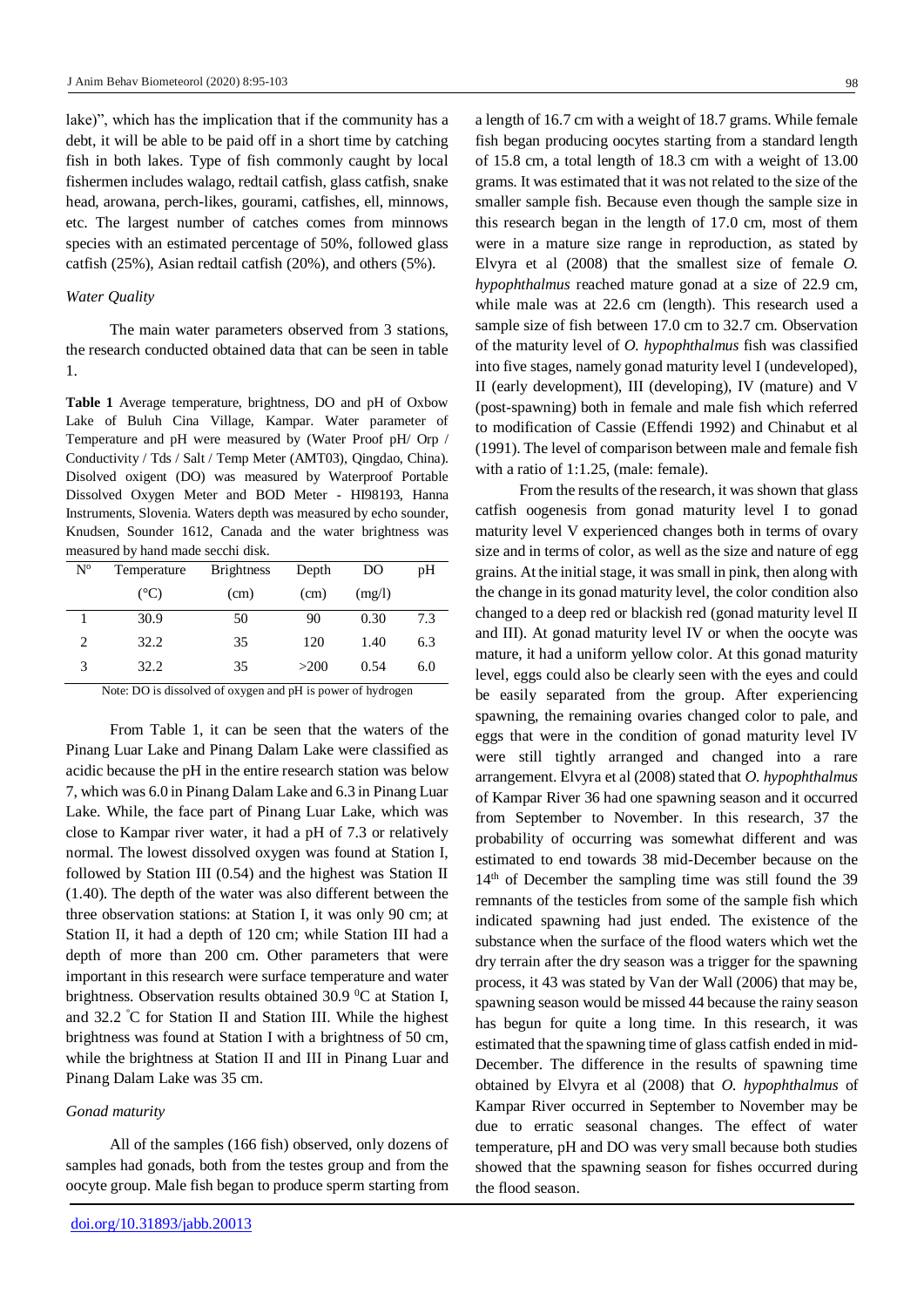| <b>Table 2</b> Criteria for assessing the maturity level of Selais fish objects. |                                                                                                               |  |  |  |
|----------------------------------------------------------------------------------|---------------------------------------------------------------------------------------------------------------|--|--|--|
| Gonad maturity level                                                             | Morphology                                                                                                    |  |  |  |
|                                                                                  | The ovary is in the form of two small pockets, filling about 1/8 of the abdominal cavity. The surface         |  |  |  |
| (undeveloped)                                                                    | of the ovary is slippery and pink.                                                                            |  |  |  |
| П                                                                                | The size of the ovary is larger than TKG I and fills in around 1/6 of the abdominal cavity. The ovary         |  |  |  |
| (early development)                                                              | is dark red, and the egg is not clearly visible with the eyes.                                                |  |  |  |
| Ш                                                                                | The ovary is red to black, filling $1/3$ - $1/2$ of the abdominal cavity. The egg grains are visible with the |  |  |  |
| (developing)                                                                     | eyes, arranged in series and cannot be separated.                                                             |  |  |  |
| IV                                                                               | The ovary has a yellow color, filling about $2/3$ of the abdominal cavity. The eggs are yellow and            |  |  |  |
| (mature)                                                                         | arranged densely, and the eggs are easily separated.                                                          |  |  |  |
| V                                                                                | The ovary fills around 1/4 the abdominal cavity and is slightly. Wrinkled. The ovary is pale, and the         |  |  |  |
| (post-spawning)                                                                  | grains are arranged rarely.                                                                                   |  |  |  |

The implementation of this research has been carried out starting on September 2, 2016, but due to the difficulty of obtaining samples that were in accordance with the size of the fishes that have reproduced; the gametogenesis data was only available from sampling on October 17, 2016. The development of the gonad of the fishes was presented from October 17 - November 2016.

Figure 2 shows that glass catfish ovary obtained on October 17, had gonad maturity level II and III. From the two gonad maturity levels contained the fish, it can be compared that 40% contained gonad maturity level II and 60% contained TKG III.

Figure 3 shows that the fish obtained on October 17, 2016, still had two levels of gonad maturity, namely gonad maturity level II and gonad maturity level III. Meanwhile, if seen from the size distribution, oocytes in gonad maturity level II have been dominated by the size of 08 with a number of about 50%. Then the egg size distribution for gonad maturity level III has been dominated by oocyte size of 0.9 microns, with a number of about 45%.

Figure 4 and 5 shows that in October  $27<sup>th</sup>$  sampling, it found two gonad maturity levels, namely gonad maturity level II and III (Figure 6). Gonad maturity level II had the highest number of eggs at about 0.9 micron (40%), while at gonad maturity level III (Figure 4) found the highest number of sizes of 1.1 microns mesh size with a number of (60%). This condition shows that oogenesis was moving from gonad maturity level II to III.



**Figure 2** Level of oocyte gonad maturity of *O. hypophthalmus* found on sample of October 17, 2016.

99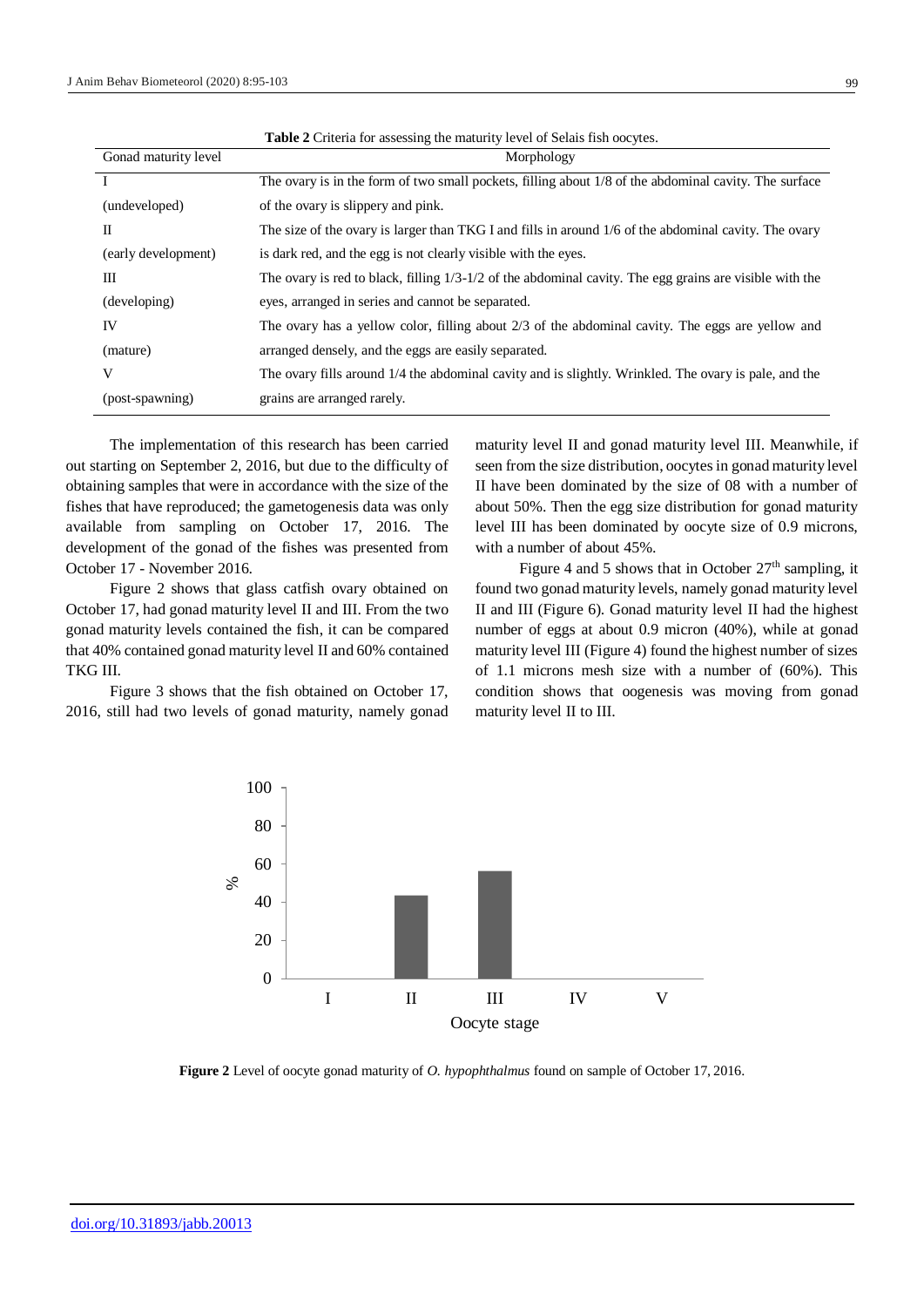

**Figure 3** Gonad maturity levels of *O. hypophthalmus* from sample of October 17, 2016.



**Figure 4** Presence of each of *O. hypophthalmus* oocyte stages on October 27, 2016.

Figure 7 shows that glass catfish obtained on November 12, 2016, only had one level of gonad maturity, namely the maturity level of gonad III. While the Oocyte size distribution at gonad maturity level III had the highest number of oocytes in 1 micron, with the smallest to the largest size classified as normal (Figure 6). It was done in the morning. On the other hand, on the other two sides, it was done during the day when the sun was hot. However, relating to this parameter did not limit the life of fish in these waters because fish can tolerate temperatures in the pH range of 6.5-9.0 in general (Boyd 1982). For water brightness, the outer side adjacent to the river was higher compared to the two sides inside, namely Station II and III. This condition was caused by the influence of the surrounding swamp water on Station II and III. This condition was not only more turbid but also more acidic which caused a lower pH. However, the pH of the waters was basically always changing at all times (Mulyanto 1992). Meanwhile, on the side adjacent so with the Kampar Riverside was clearer because the dissolved particles from the swamp were thought to partially settle at Station II and III with relatively calm water conditions, also due to the influence of the seepage of Kampar River towards Station I.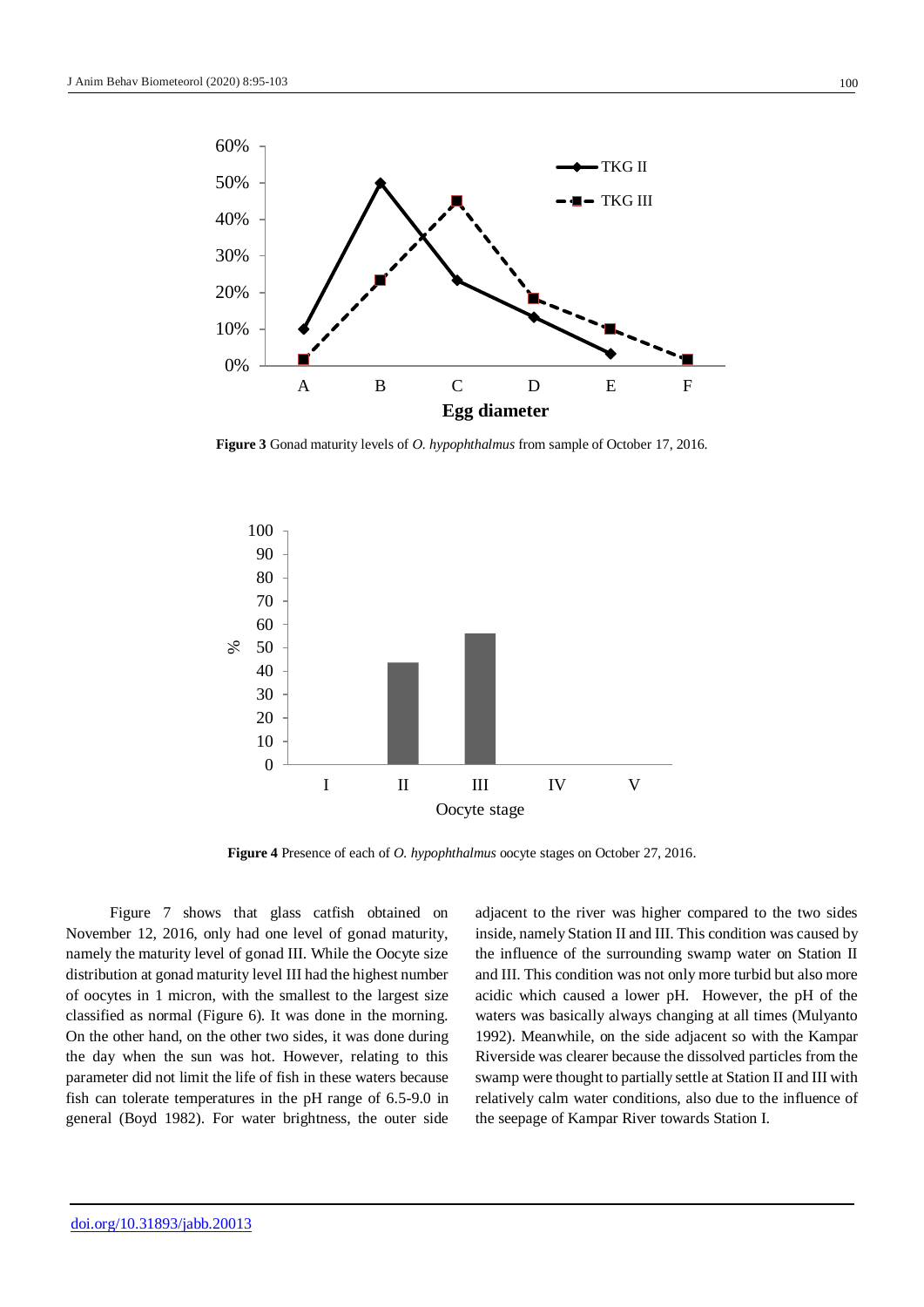

**Figure 5** The gonad maturity level *O. hypophthalmus* from a sample of October 27, 2016.



**Figure 6** Condition of *O. hypophthalmus* eggs on sample of November 2, 2016.



**Figure 7** The gonad maturity level for *O. hypophthalmus* from a sample of November 2, 2016.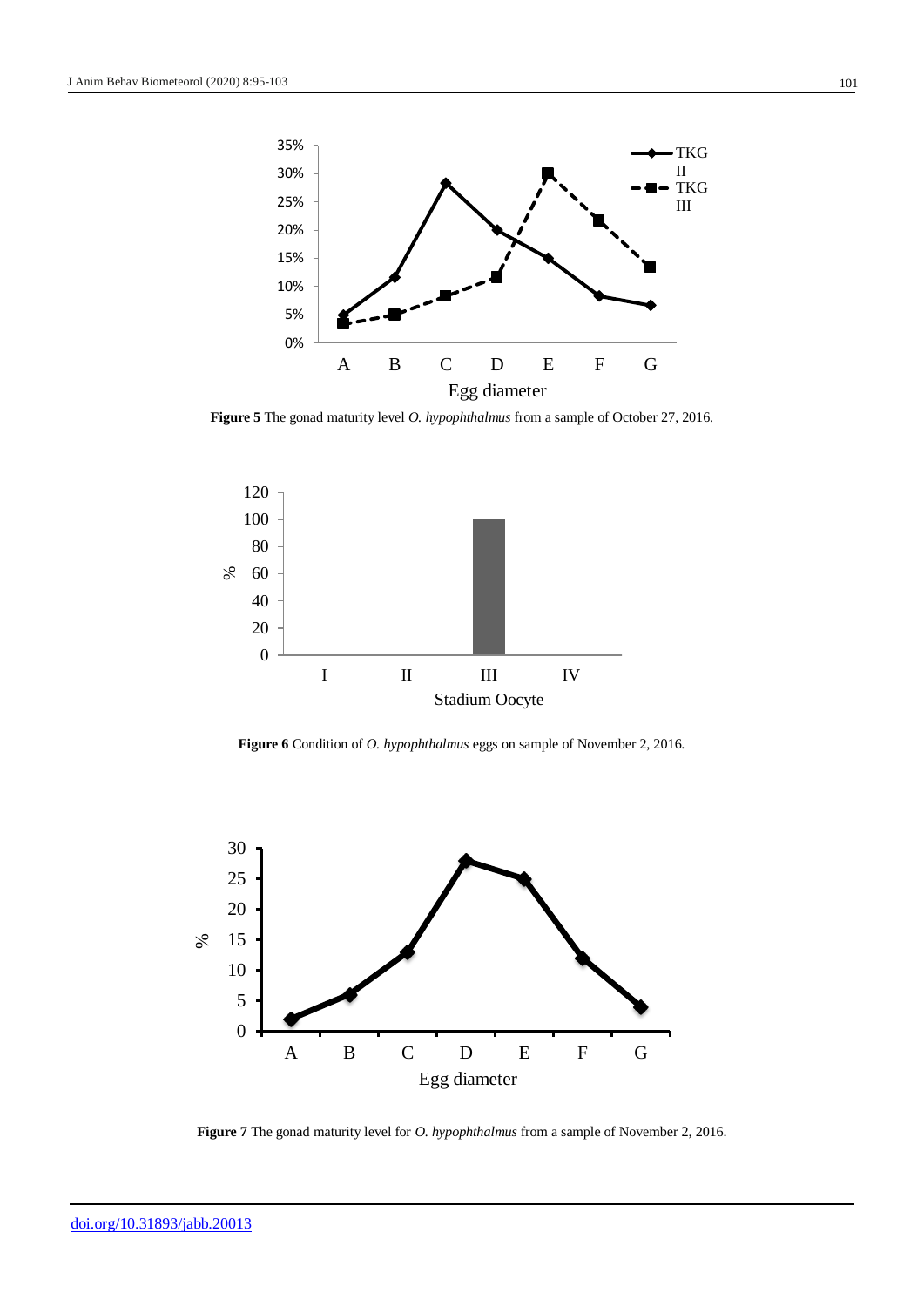The lowest dissolved oxygen (DO) was found at Station I (0.30), followed by Station III (0.54) and the highest was found in Station 11(1.40). The low DO at Station I was likely due to the very shallow waters and also the measurement time in the morning. While, the condition of the water in Station II flew a little and the time for taking the data was in the late afternoon. While at Station III, it was likely due to the high organic matter around it that came from trees and the leaves of the surrounding forest trees. Most of the trees were cut which led into the waters in order to convert the surrounding forest into oil palm plantations. Observation of glass catfish gametes was conducted only from September to November for the meantime, it can be concluded that glass catfish did the spawning completely, not in a partial form. This was based on the observation of gonad maturity level which only found only one stage at most in sampling. During the research, there were never more than two oocyte stages found as reported by Elvyra (2009), where she informed that in every sampling, she found up to 4 oocyte stages in one glass catfish ovary. Even in this research, the sampling in November only found one oocyte and testicular gonad maturity level.

The sample fish, namely only Stage IV for oocytes and testes. From the observation, it can be concluded that glass catfish was not partial in spawning, since the sample on November 14, 2016 only had one stage of oocytes (stage IV). This condition was also different from the results of research on the Kampar River conducted by Elvyra (2009), where the sample of fish in November was informed to be containing 3 oocyte stages, namely stages II, III and IV. The cause of the difference between the two results of the research was estimated to be two different locations of research, where this research was carried out in lake waters with relatively calm water conditions and in rivers that had flowing water. Other causes were likely to be due to changes in seasons from year to year.

The results of this research indicated that glass catfish spawning occurred around the end of November or at the beginning of December 2016. The results of spawning showed a different time with the results of Elvyra (2009) research of the same fish from the Kampar river, which found that glass catfish in Kampar river had a period of spawning around September 2009, The difference in spawning time of the two studies was also likely due to the shifting time of the rainy season from year to year, because the spawning time of fish was also affected by the rainy season. Most tropical fish are breeding in the rainy season (Munro 1990 Vazzoler and Menezes 1992; Alkins-Koo 2000); and only a few do breeding during the dry season (Wang et al 1995; Pusey et al 2002; Torres-Mejia and Ramirez-Pinilla 2008), or do so throughout the year (Alkins-Koo 2000).

#### **Conclusions**

*O. hypophthalmus* is estimated to experience spawning only once a year. Spawning time or spawning of fish in November in 2016 was estimated to be exactly the time after the full moon in November before December. Glass catfish studied was not related to the rainy season which usually occurs in the same fish in the Kampar River, because that year coincided with the summer in those months. Since this research was carried out only for a short period of time, it is recommended to conduct research at least within a period of one year (sampling) in order to get more detailed information.

#### **Acknowledgments**

Acknowledgments are expressed to the staff of Fisheries and Marine Sciences Faculty, Riau University who has helped carry out this research. Special thank also for Research and community service institution, Riau University that has provided funding support.

#### **Conflict of Interest**

The author declare no conflict of interest.

## **References**

Alkins-Koo M (2000) Reproductive timing of fishes in a tropical intermittent stream. Environmental Biology of Fishes 571:49-66.

Boyd CE (1982) Water Quality Management In Fish Pond Culture Research And Development. Series N°. 22. International Centre for Aquaculture, Aquaculture Experiment Station. Auburn University. Auburn.

Chinabut S, Limsuwan C, Kitsawat P (1991) Histology of the walking catfish, Clarias batrachus. International Development Research Centre.

Mulyanto (1992) Life environmental for fish. Departement of Education and Culture. (in Indonesia).

Elvyra RDD, Solihin R, Affandi Z, Junior (2008) Study on aspect of the glass catfish, *Ompok hypophthalmus* in Kampar River, Langgam District, Pelalawan Regency, Riau Province. Jurnal Natur Indonesia 122:117-123.

Elvyra R (2009) Study on genetic diversity and biology reproduction of glass catfish *Ompok hypophthalmus* in Kampar River. (Dissertation). Bogor (ID): Bogor Agricultural University.

Munro AD (1990) Tropical freshwater fishes. In: Munro ADA, Scott P, Lam TJ (Eds) Reproductive Seasonality in Teleosts: Environmental Influences. Boca Raton, CRC Press.

Ohta S, Effendi S (1992) Ultisols of "lowland Dipterocarp forest" in East Kalimantan, Indonesia: II. Status of carbon, nitrogen, and phosphorus. Soil science and plant nutrition 38:207-216.

Pulungan CP (1985) Morphometric of the glass catfish *Ompok hypophthalmus* from Kampar Kiri waters, Kampar Regency, Riau Province. Research Center of Riau University. Pekanbaru. (unpublished).